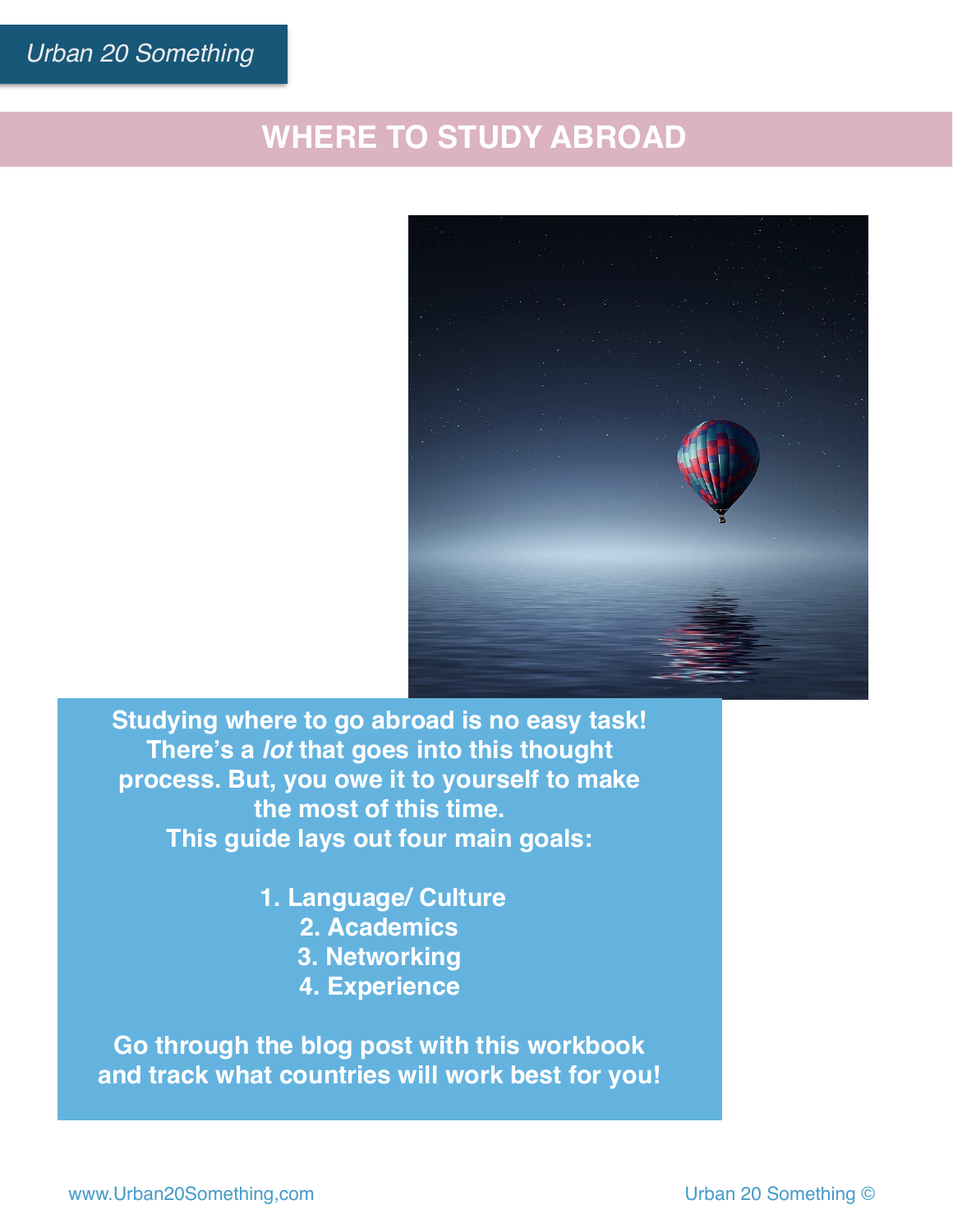# **Identifying goals**

*Before you can identify your priorities in choosing a country, you should identify your study abroad goals. Answer these questions to help.*

**Why do you to study abroad?**

**What are you most excited about?**

**What are your career goals?** 

**What is your major? Why did you choose this?**

**How can your time abroad enhance your major and your career?**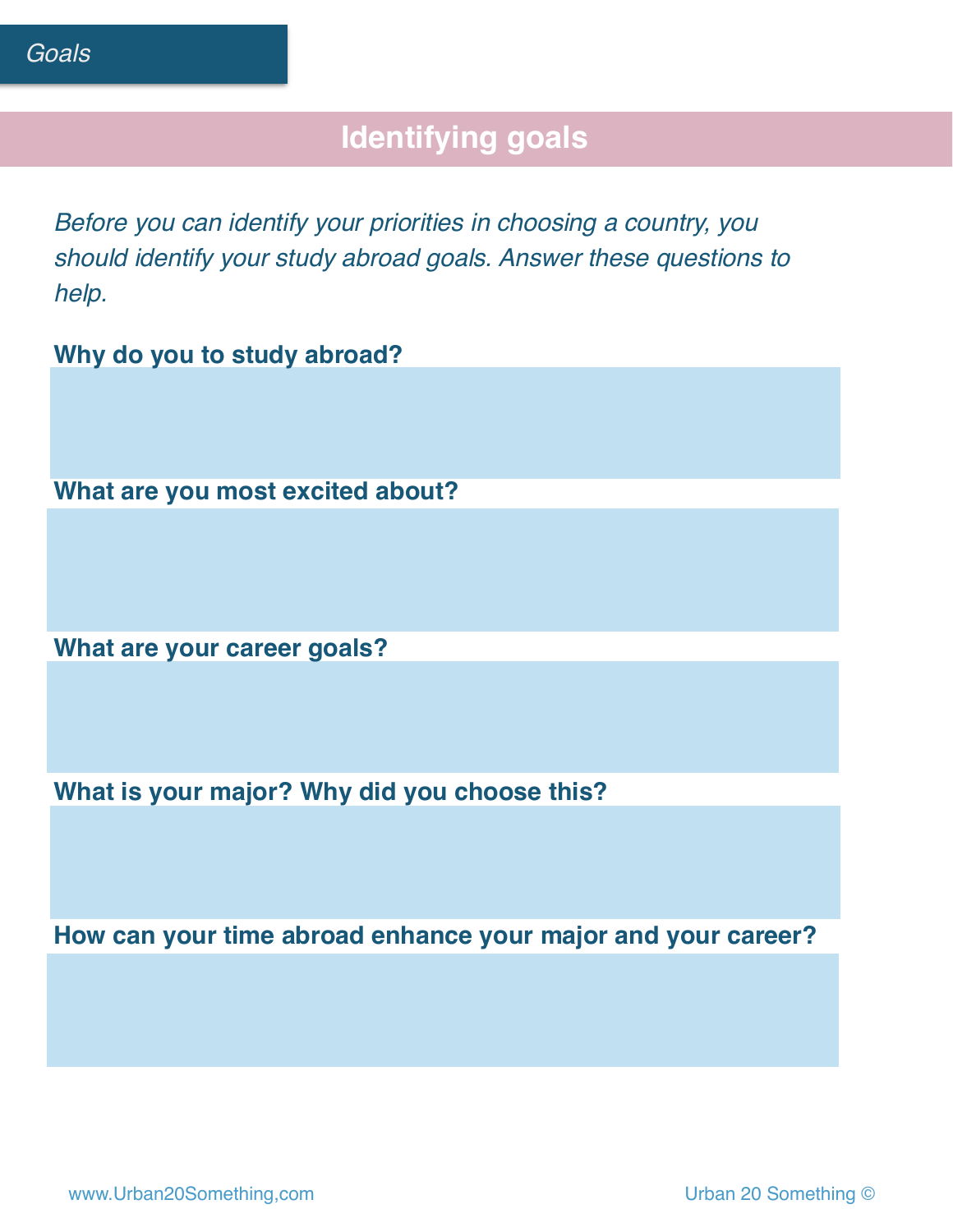## **Types of goals**

An efficient way to organize your study abroad goals is into these four categories:

#### **Language**

*Full immersion of another language is arguably the only way to truly learn one. So, focusing on this is wisely taking advantage of that chance, but often requires quite a bit of immersion.* 

#### **Academics**

*This is thinking about how your study abroad can improve your academic career and carry you after. Focusing on your academics can lead to a more diverse understanding of your field.* 

#### **Networking**

*Focusing on networking abroad will grow your professional, academic, and social network when you return. It'll give you a unique network beyond your home university and friend group.* 

#### **Experience**

*Emphasizing overall experience means paying close attention to the skills and opportunities you'll have abroad. This means honing in on leadership, volunteerism, immersion, and personal growth.*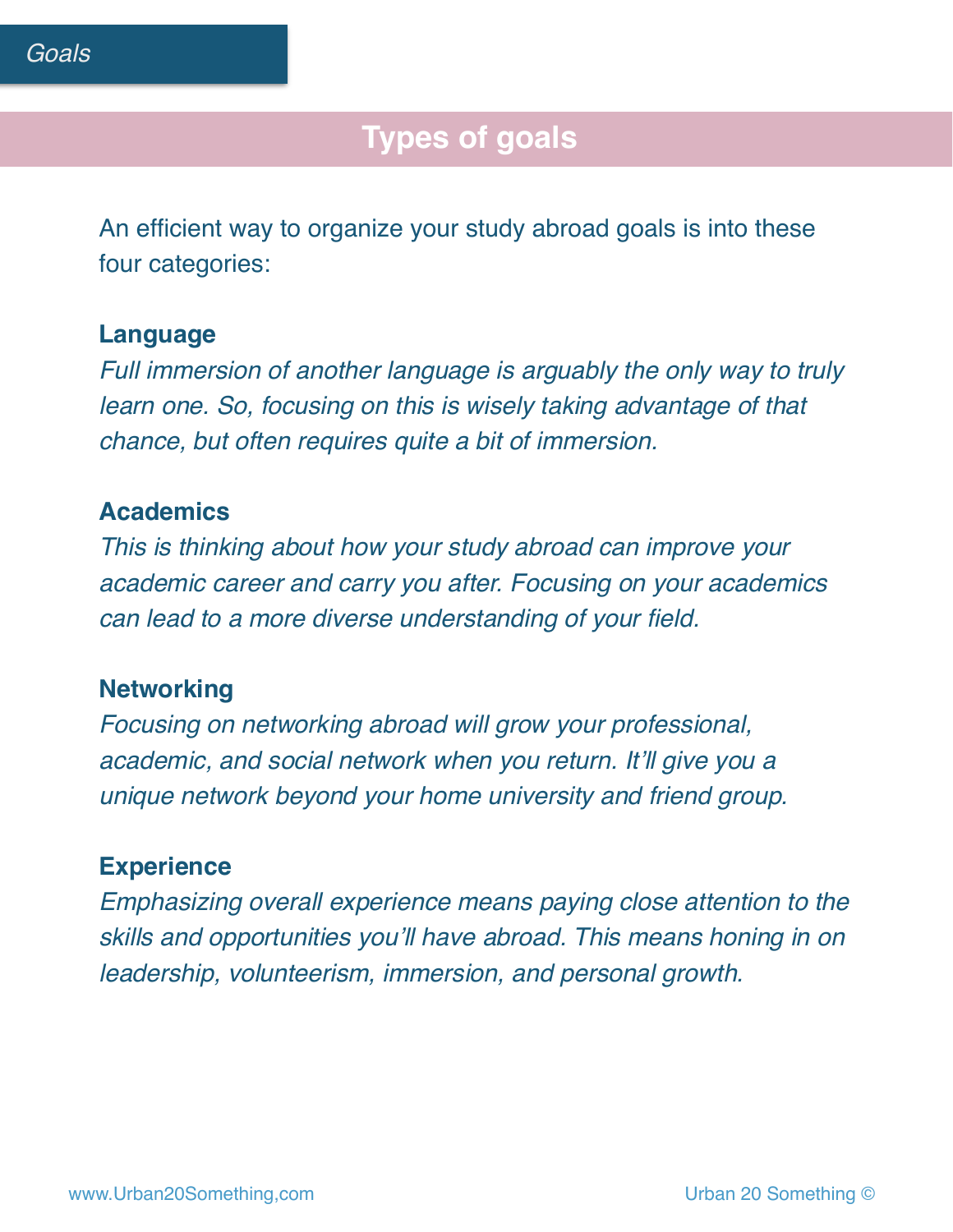# **My goals!**

### Identify your goals and their category.

| 2. |                          |  |
|----|--------------------------|--|
|    |                          |  |
| 3. |                          |  |
|    | type of goal: __________ |  |

#### **What are NOT my priorities for studying abroad?**

*We don't want to spread ourselves too thin!*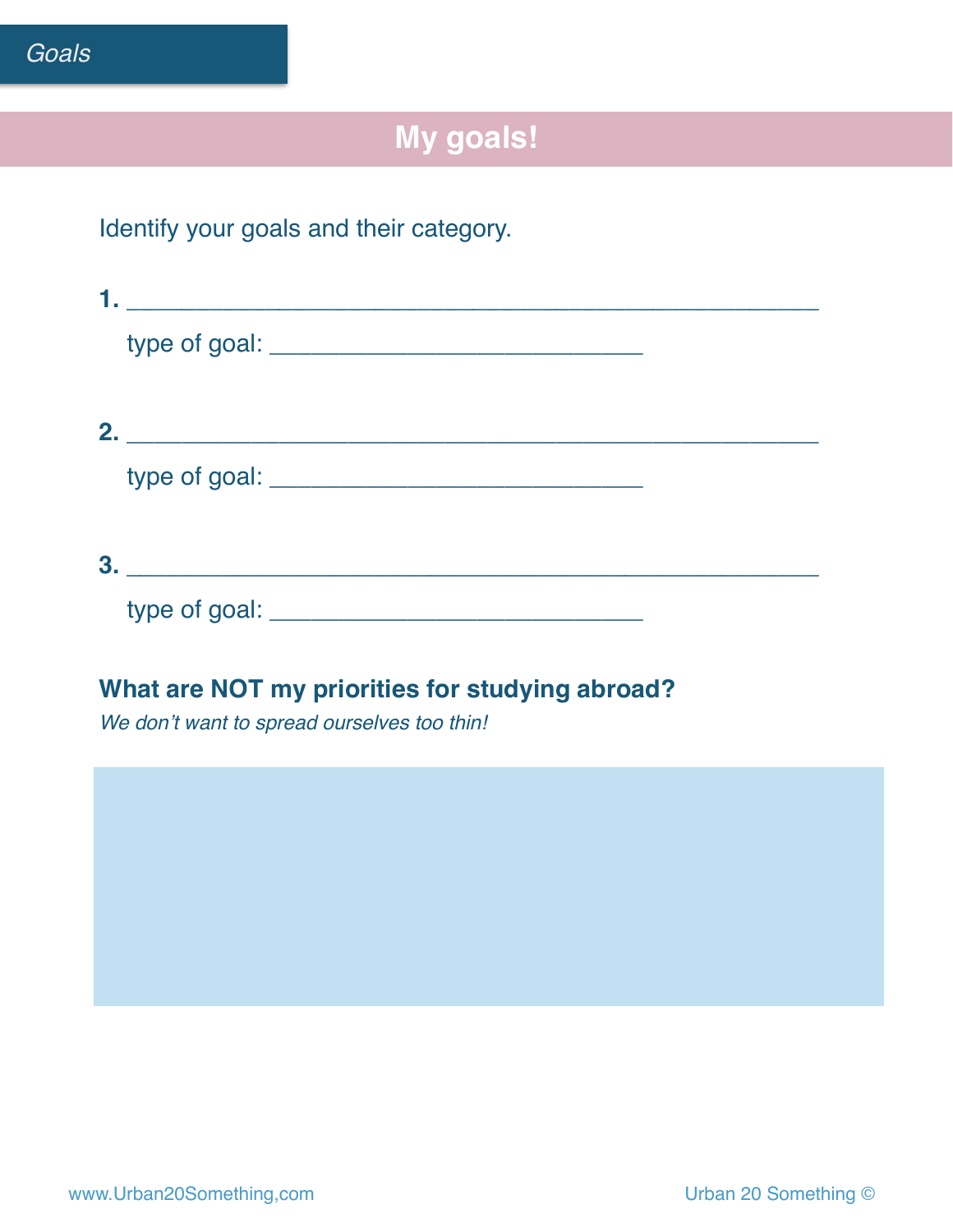# **Importance of Language**

### **What language are you interested in learning?**

*Language should be a particularly big factor in your decision making if one or more of the following apply:* 

**\_\_\_\_\_\_\_\_\_\_\_\_\_\_\_\_\_\_\_\_\_\_\_\_\_\_\_\_\_\_\_\_\_\_\_\_**

- T You're willing to take your classes abroad exclusively (or close to it) in the foreign language
- You're willing to live with a host family
- T You're nearly fluent in your target language
- You're majoring or minoring in that target language

*If you've checked some of those off, then go ahead and look up some countries that speak that language.*

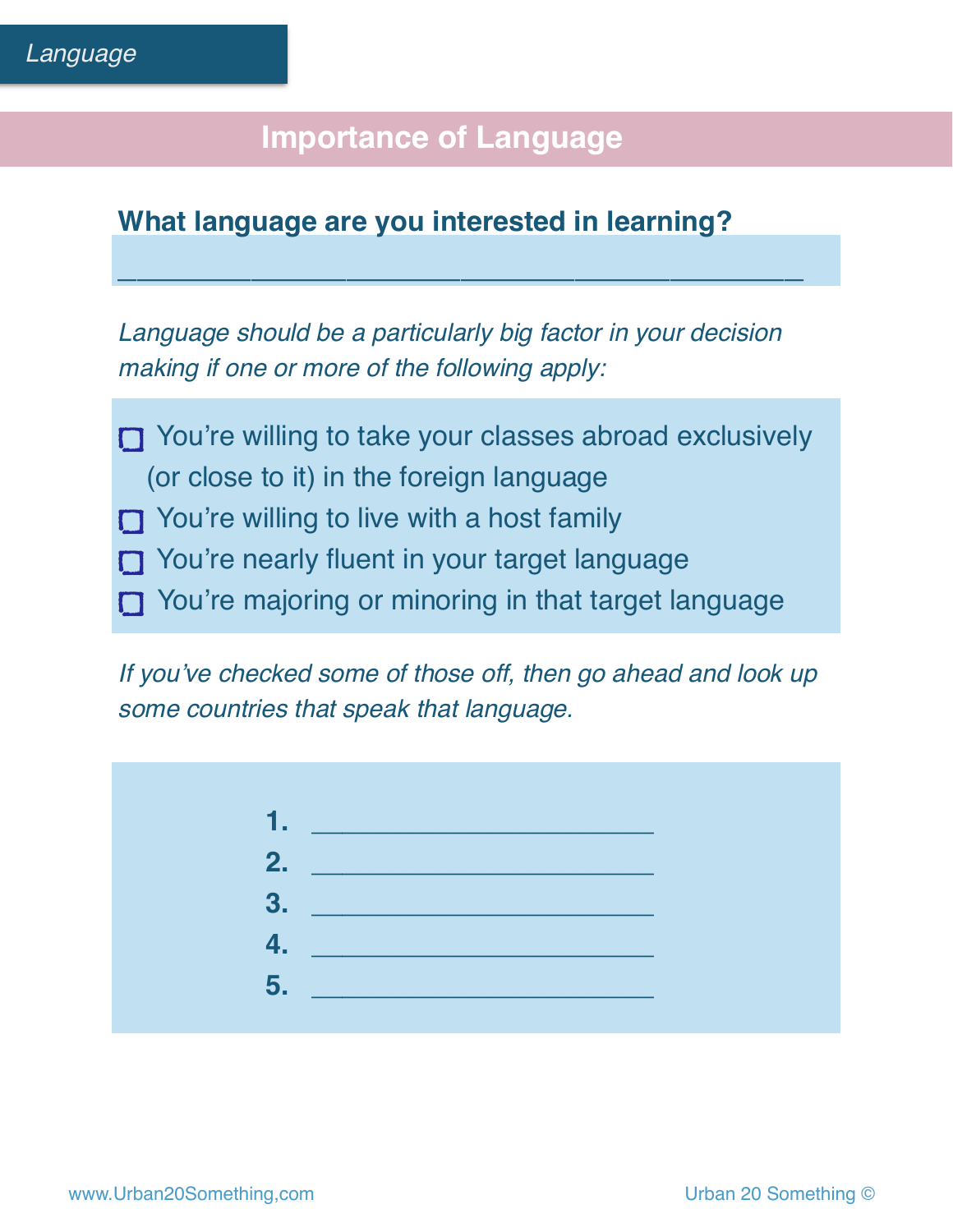## **Learning Languages**

*You may not want to completely immerse in a foreign language. That's fine! That only means that you shouldn't condition your entire choice on language. But, if you do still want to improve your language. What options do you plan on pursuing?*

- Seeing a tutor before I go
- Seeing a tutor while abroad
- $\Box$  Joining a conversational group while abroad
- $\Box$  Taking a language class within my university
- Setting a weekly study schedule for myself

Based on these two pages, write down how important you feel language to you is at this point and how you plan to develop your language skill while abroad.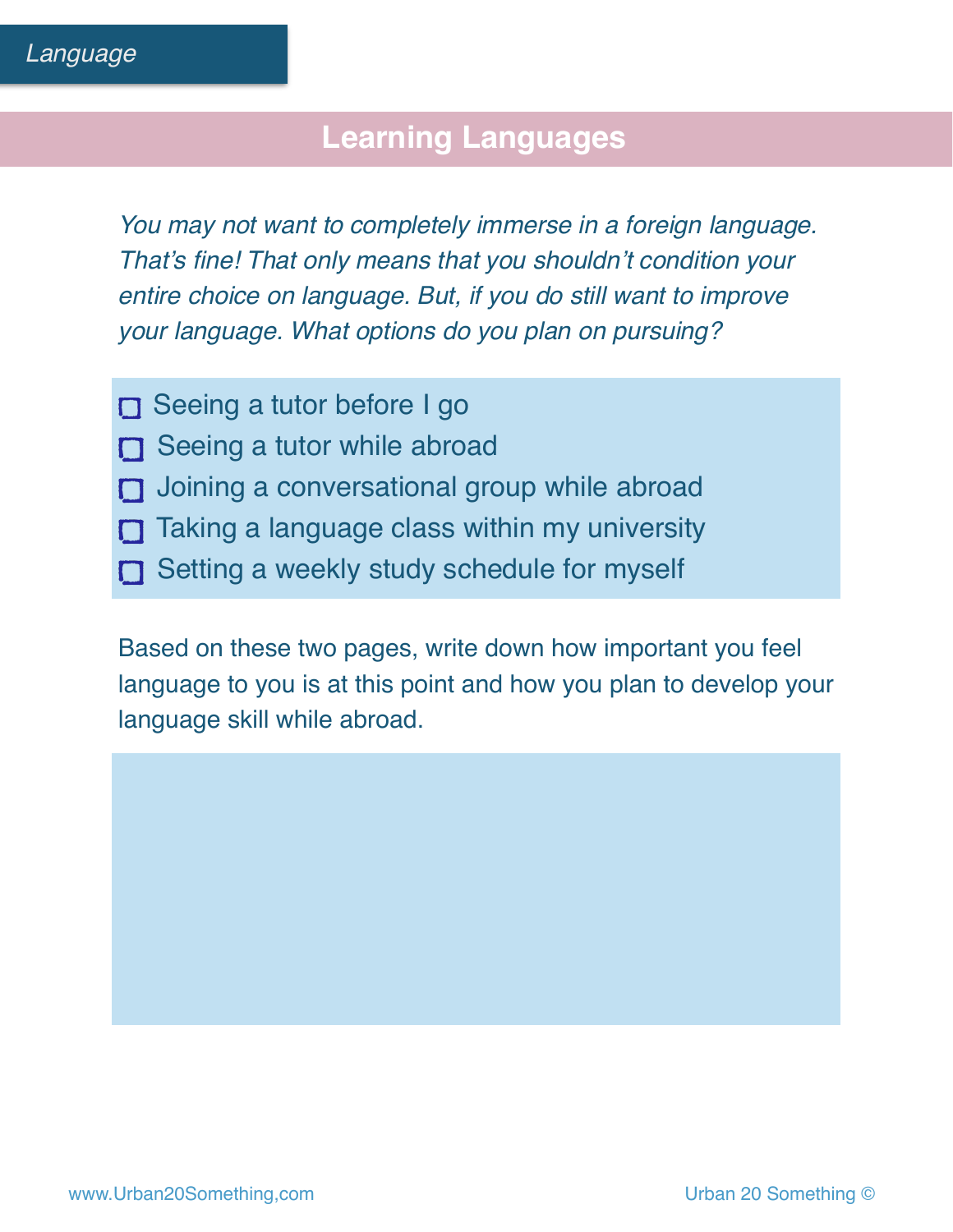# **Universities**

*This is the part that is most often overlooked when deciding when to study abroad. Look for universities that specialize in your field of study on Times Higher Education.* 

Find the top 3 schools in your field outside of your country and list them below:

| <b>School</b> | <b>Country</b> |
|---------------|----------------|
|               |                |
|               |                |

*Some notes on these programs. How do I feel about those countries? How am I thinking about university importance vs. language? What is the student life like there?*

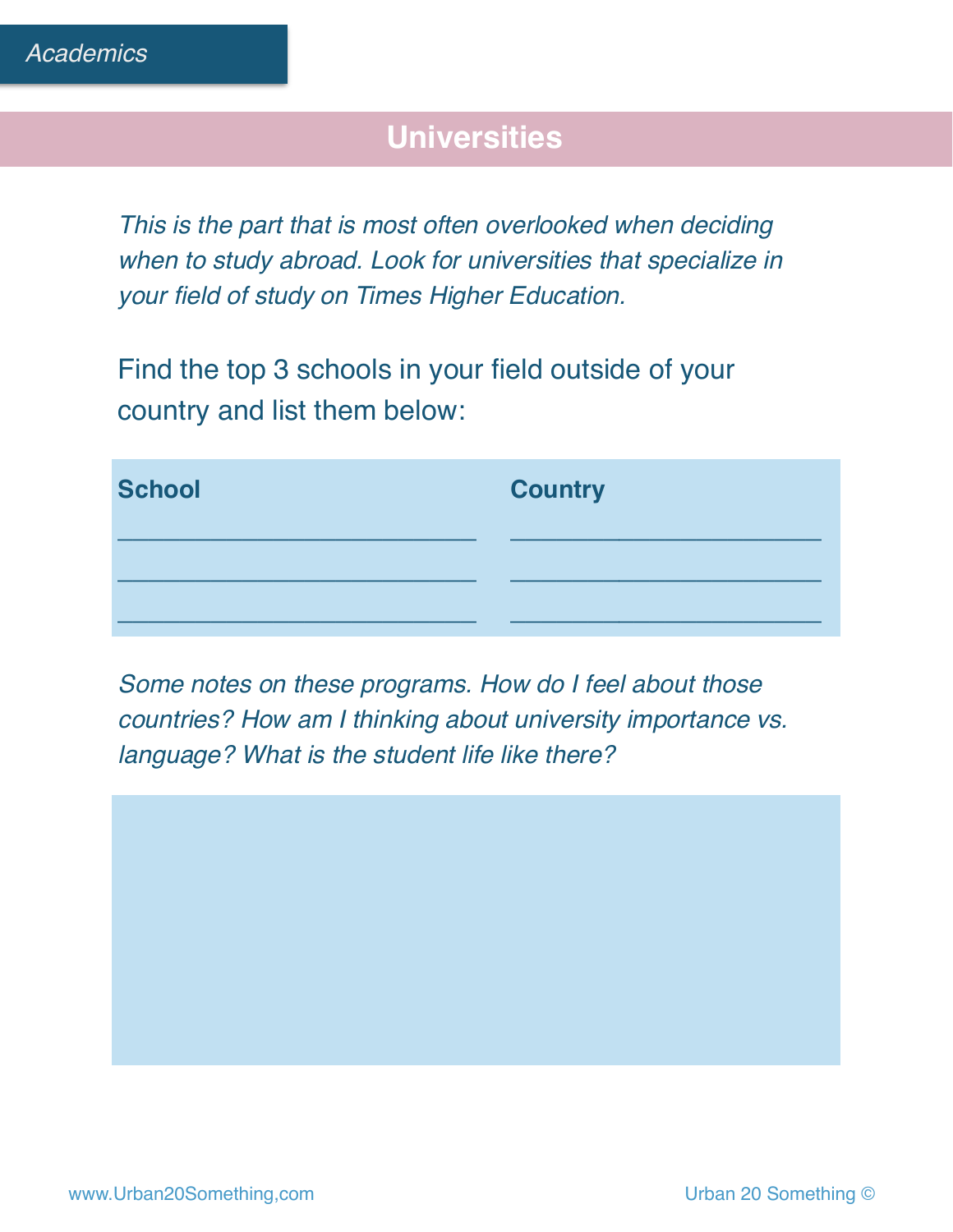## **Your School's Programs**

*Check out your school's programs and see if any of them line up with your language interests or university interests.* 

What programs are of interest to you in your school that match up to your language and academic priorities?

| Program | <b>Country</b> |
|---------|----------------|
|         |                |
|         |                |
|         |                |
|         |                |

*What are some of the benefits of studying abroad with your school? What are some of the cons? Are there any extra expenses your school will charge you?*

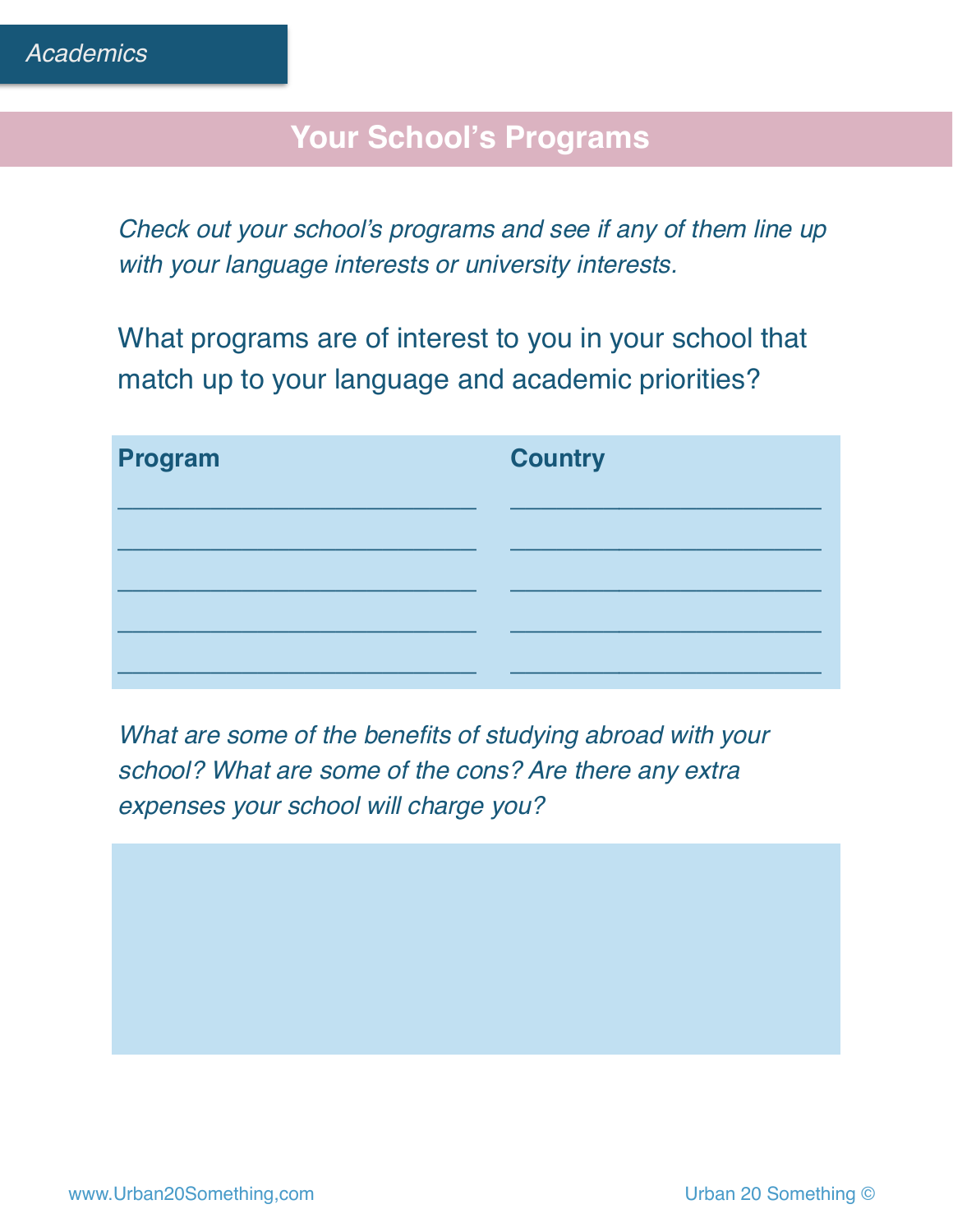# **Professors**

*Find professors around the world that specialize in your field of study and interest.* 

Professors from my university's partner study abroad schools

| <b>Professor</b> | <b>Country</b> |
|------------------|----------------|
|                  |                |
|                  |                |

*Now, open some of the textbooks for classes core to your field of study. See who wrote them. Where do they teach? What country and what university? Keep track here.*

| <b>Professor</b> | <b>Country</b> |
|------------------|----------------|
|                  |                |
|                  |                |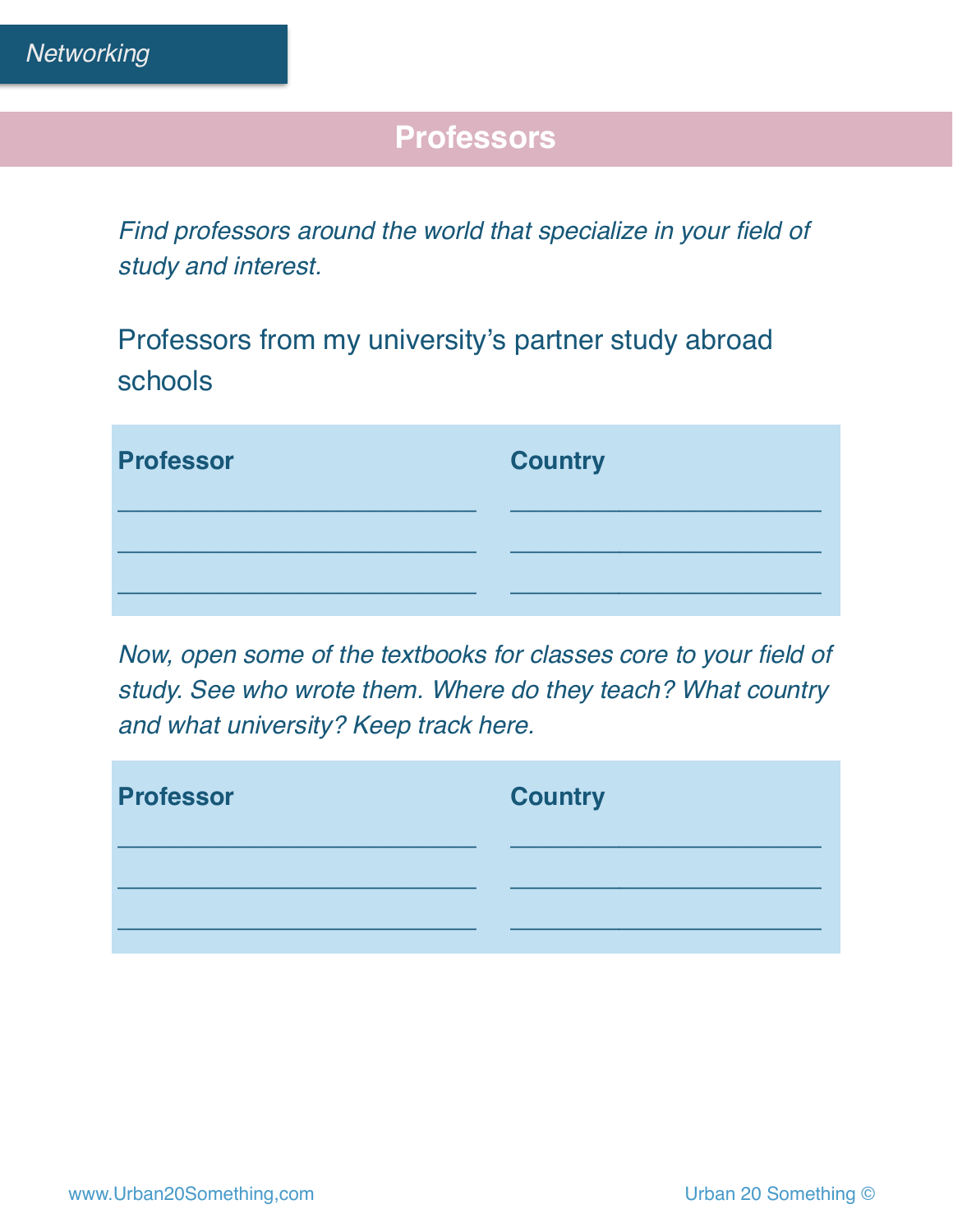### **Companies Abroad**

*Look up the top companies that you hope to work at someday. These should be very well known and/or your dream jobs. Then, record the top ones that* aren't *located in your home country.*

What are the top companies in your field abroad?

| <b>Company</b> | <b>Country</b> |
|----------------|----------------|
|                |                |
|                |                |
|                |                |
|                |                |

*Below are some ways you can get involved with these companies while abroad. Which interest you?*

- $\Box$  Internships
- **D** Volunteer
- **I** Network with employees via cold e-mail (think coffee dates and office tours)
- **T** Attend/volunteer with events the company puts on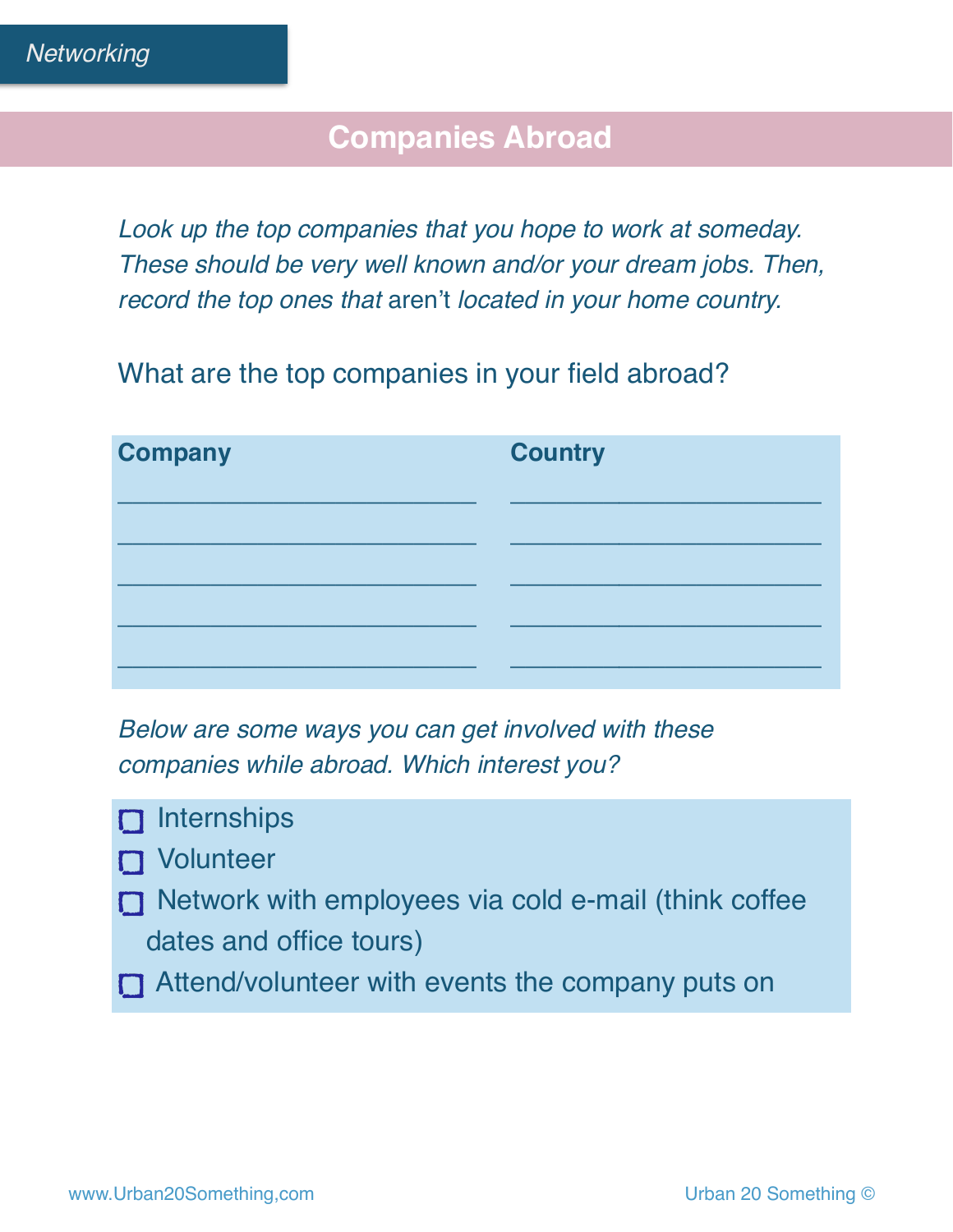# **Experiences**

*Now that you've looked into the incredible opportunities you can take while studying abroad, it's time to look at what qualities are going to be most important to you in a program. Use this checklist as your "base" when choosing.* 

#### **Accommodations**

| $\Box$ Host family living<br>$\Box$ Living on campus              | $\Box$ Living found independently                                   |  |  |
|-------------------------------------------------------------------|---------------------------------------------------------------------|--|--|
| <b>Fellow Students</b>                                            |                                                                     |  |  |
| School has mostly locals                                          | $\Box$ School is for foreigners                                     |  |  |
| <b>Program type</b>                                               |                                                                     |  |  |
| $\Box$ Independent program-<br>you live/ are on your own          | Inclusive program- food,<br>$\Box$<br>accommodations, travel        |  |  |
| <b>Opportunities</b>                                              |                                                                     |  |  |
| $\Box$ Internship opportunities<br>$\Box$ Volunteer opportunities | $\Box$ Travel opportunities<br><b>Extracurricular opportunities</b> |  |  |
| <b>Location</b>                                                   |                                                                     |  |  |
| $\Box$ Urban environment                                          | <b>Rural environment</b>                                            |  |  |